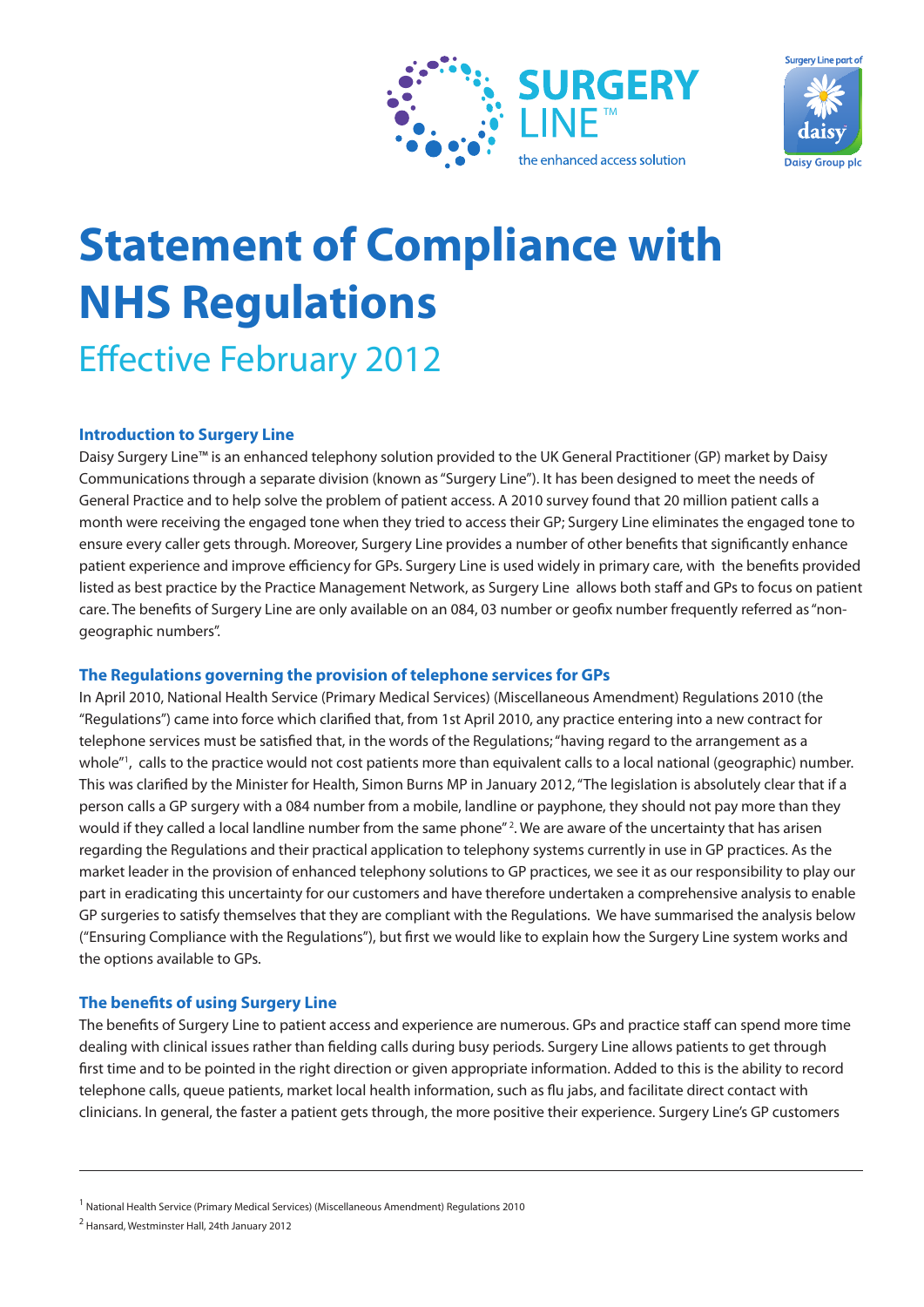have seen reduced non-attendance for appointments and its use often leads to a significant increase in Quality and Outcomes Framework (QOF) scores for patient access. Analysis undertaken by Surgery Line demonstrated that over 90% of practices using Surgery Line have seen an increase in QOF scores relating to patient access after commencing use of the product.

# **Options for deploying Surgery Line**

Surgery Line has been designed to operate in different ways depending on surgery needs. The enhanced telephony benefits of Surgery Line are only available via an 084, 03 or geofix number (frequently referred to as a non-geographic number). The vast majority of GP surgeries elect for an 084 number because a portion of the income generated from calls can go towards funding the cost of the enhanced telephony system and other improvements to the surgery (for example check-in screens). However, GP surgeries are, of course, free to choose the most appropriate telephony solution for the particular needs of their patients.

# **The Department of Health view on enhanced telephony**

The Department of Health's view is that GPs should have the freedom to "improve access arrangements for their patients, provided that they are complying with the regulations"<sup>3</sup>. The Minister for Health, Simon Burns MP stated that "around 90% of patient contact with the NHS takes place in a primary care setting, with around 300 million consultations per year, so it is essential that patients can easily access care, and have a choice about how to do so."<sup>4</sup>

The Minister further noted that during a Department of Health consultation into the use of 084 numbers many respondents "valued the enhanced services they receive when calling their GP, such as queuing and additional booking options ."5 Moreover, "using an 084 number can help a GP practice to offer additional services that improve patients' access to care. It is right that GPs remain responsible for their own access arrangements, including their telephone number, opening hours and booking arrangements. Those arrangements will be different for different practices, and the ability of GPs to be locally responsive is something that we know patients value."6 We fully support the Department of Health's view and have ensured the design of Surgery Line promotes choice for GPs, and will of course discuss and provide alternatives to 084 aimed at delivering improved access for patients.

# **Ensuring compliance with the Regulations**

The Regulations require that all practices using enhanced telephony systems such as Surgery Line with existing contracts or entering into new contracts must satisfy themselves that, taking the arrangements as a whole, calls to the surgery must cost no more than from a local national number. Surgery Line, as the leading provider of enhanced telephony solutions to GP practices has undertaken an extensive analysis and comparison from a suitable sample of the geographic and nongeographic call costs from a range of mobile and landline providers in order to demonstrate to Surgery Line customers that practices using Surgery Line can be satisfied that they are compliant with both the Regulations and British Medical Association (BMA) guidance on them. The analysis is below:

# **Calls from Landlines & Payphones:**

OFCOM data demonstrates that 51% of total calls made and received in Q1, 2011 were from landlines and only 1% of calls made and received were from "public payphones or other" (Quarter 1, 2011, OFCOM Survey).

For one of BT's most popular call plans, the BT weekend anytime plan, individuals that call surgeries between 7 am and 7 pm Monday to Friday will pay 7.95 pence per minute to a local rate number, as opposed to 084 numbers called between the same times that are charged at 4-5.1 pence per minute. We believe this is the most comprehensive and best possible comparison for GP surgeries.

A call set up charge of 13.10 pence (also known as a connection fee) applies to ALL calls, whether they are to a geographic or to a non-geographic number.

- <sup>3</sup> Hansard, Westminster Hall, 24th January 2012
- 4 Hansard, Westminster Hall, 24th January 2012
- 5 Hansard, Westminster Hall, 24th January 2012
- 6 Hansard, Westminster Hall, 24th January 2012